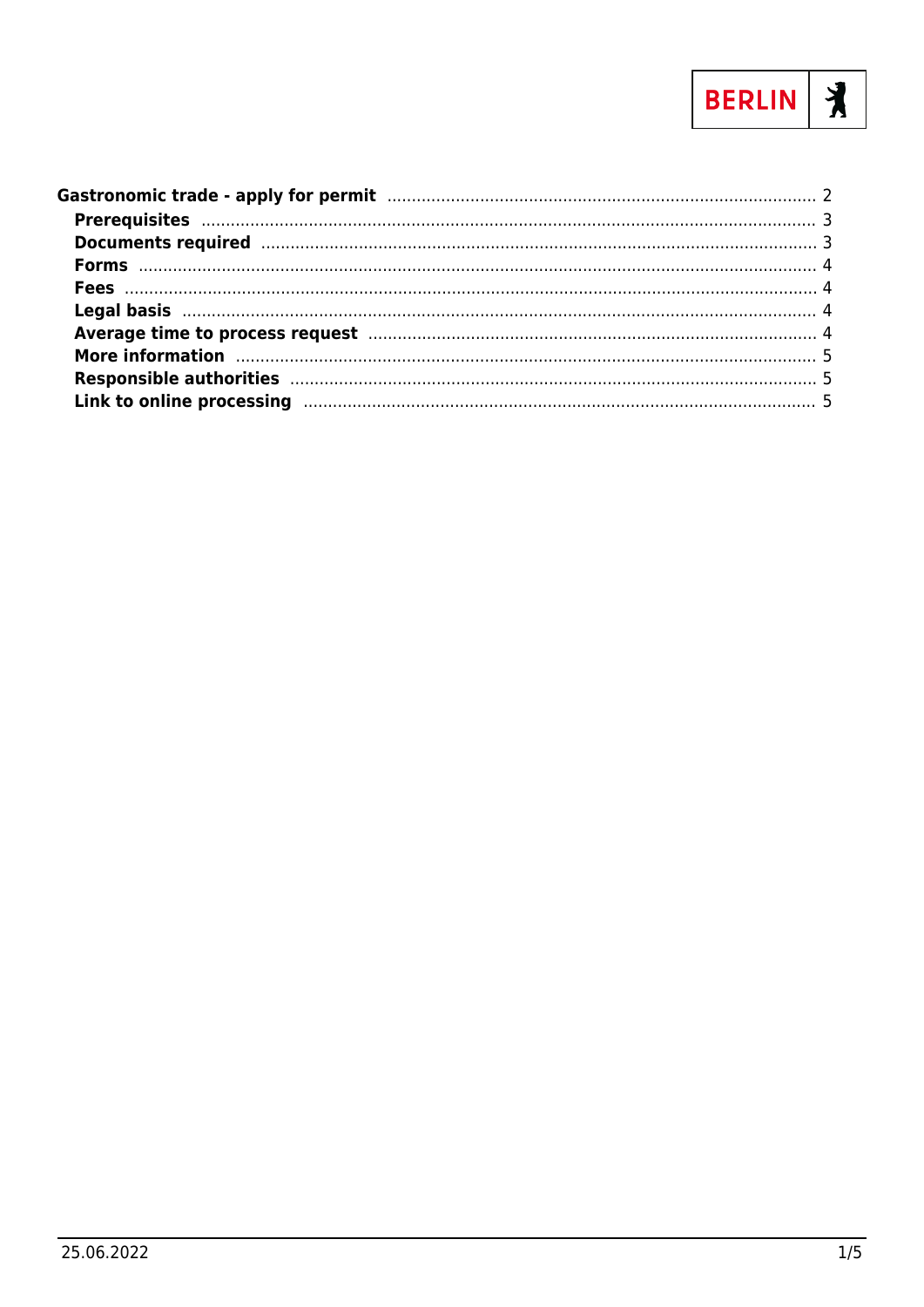# <span id="page-1-0"></span>Gastronomic trade - apply for permit

You operate a gastronomic trade, if you commercially:

serve drinks (Schankwirtschaft) or prepared meals (Speisewirtschaft) for consumption on the spot in a stationary trade (i.e. in a fixed place of business)

or

• in an itinerant trade (from a fixed place of business only for the duration of an event) serve drinks or prepared meals for consumption on the spot.

The establishment must be accessible to everyone or to a specific group of people.

#### **If you want to operate a gastronomic business serving alcohol, you generally need a permit for your gastronomic business (gastronomy trade permit).**

#### **Exceptions:**

You do **not need a permit** if you serve:

- non-alcoholic drinks
- free samples
- prepared food, or
- give drinks and prepared food to house guests in connection with an accommodation business.
- give drinks and prepared meals to house quests.

Independently of the gastronomy permit discussed here and depending on your offer, you may have to fulfil further registration and permit obligations, for example according to the Trade Regulations.

The permit is issued for a specific type of business (e.g. pub, discotheque, dance club, snack bar) and is only valid for the premises used for the business. A building permit may also be required.

Permission is also required for any extension of the gastronomic business and any alteration of the premises.

In the case of civil law partnerships and commercial partnerships, a separate permit is required for each partner. In the case of legal entities and associations without legal capacity, on the other hand, only a single gastronomy permit is required.

If you want to take over an existing licensed gastronomic business from another person, you can be granted a provisional permit on revocation (usually for 3 months) until the final gastronomy permit is issued (see "More information"). With this permit, the business can also be taken over at short notice.

A deputy permit should be applied for, if you want the gastronomy to be run by a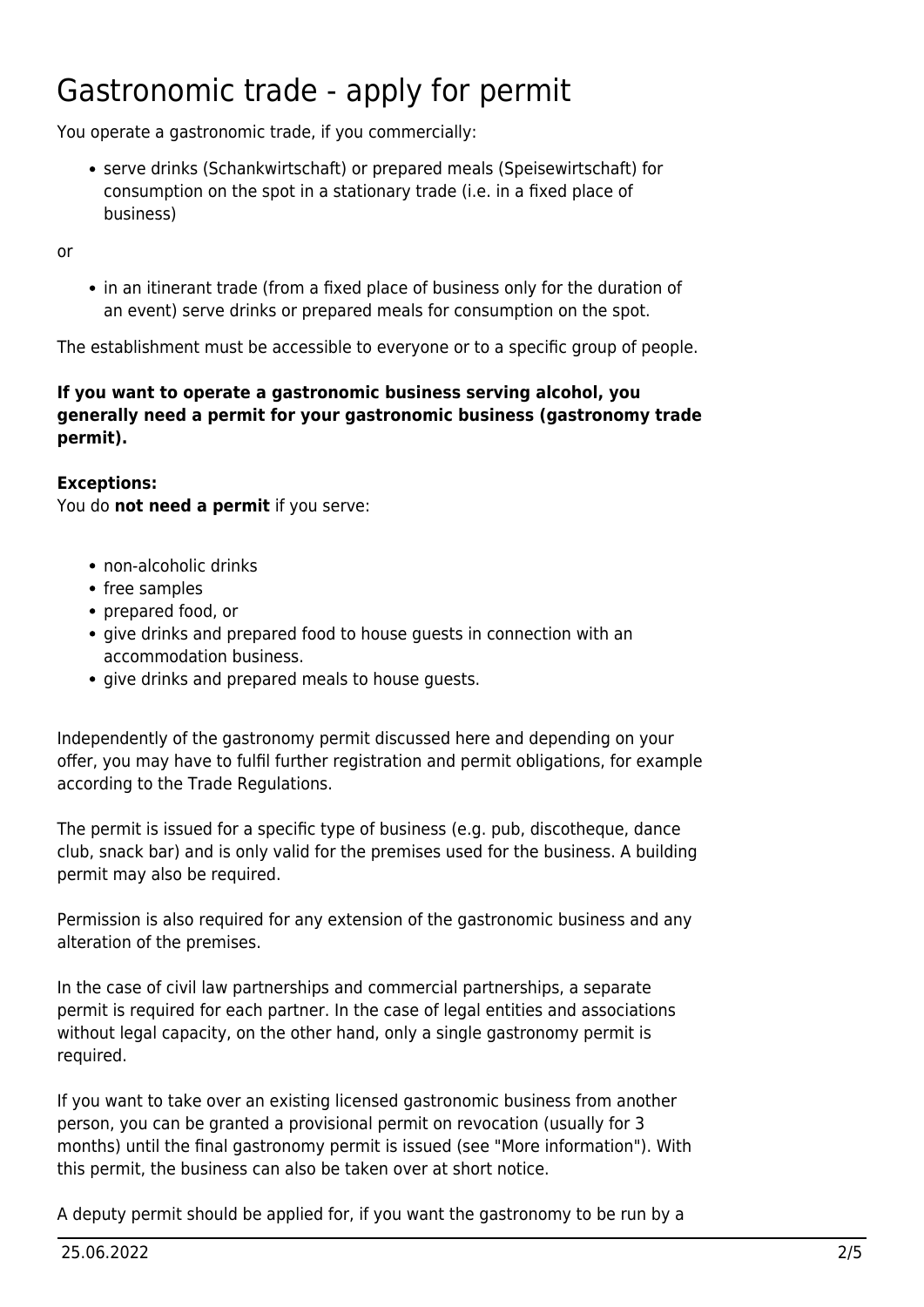deputy who is also to act responsibly towards authorities and institutions. The deputy must fulfil the same criteria regarding personal reliability and suitability as you yourself.

## <span id="page-2-0"></span>**Prerequisites**

#### **Personal reliability**

Reliability is checked on the basis of various forms of evidence. The applicant must provide information from the Federal Central Register (certificate of good conduct) and information from the Central Trade Register.

**Expert knowledge**

Proof of undergone training regarding relevant knowledge about food safety regulations.

#### **Suitability of rooms and location**

The rooms used for gastronomy business must be suitable for the type and extent of the intended use. For example, the premises must meet the requirements of the building regulations established to protect the health and life of guests and employees. In addition, no harmful environmental effects may emanate from the business. Requirements for accessibility are also checked.

## <span id="page-2-1"></span>**Documents required**

- **Application for a gastronomy permit** Possible online; or you can use the form.
- **Identity document**

Identity card or other official identification document with photo (not required for electronic application).

Residence permit if the applicant is not a national of an EU country.

**Certificate of good conduct for presentation to an authority** (<https://service.berlin.de/dienstleistung/120926/>)

Zur Überprüfung der persönlichen Zuverlässigkeit wird eine Auskunft aus dem Bundeszentralregister (Führungszeugnis) zur Vorlage bei einer Behörde (Belegart O) benötigt.

Die Auskunft ist bei der Wohnsitzgemeinde (in Berlin in jedem Bürgeramt) zur Vorlage bei einer Behörde zu beantragen, d. h. sie wird direkt dem für den Betriebssitz zuständigen Ordnungsamt übersandt. Die Auskünfte dürfen nicht älter als drei Monate sein. Das Bundesministerium für Justiz bietet zudem eine Beantragung im Onlineverfahren an. (siehe "Weiterführende Informationen")

**Excerpt from the central business register for presentation to an authority**

#### (<https://service.berlin.de/dienstleistung/327835/>)

Zur Überprüfung der persönlichen Zuverlässigkeit wird eine Auskunft aus dem Gewerbezentralregister für natürliche Personen zur Vorlage bei einer Behörde (Belegart 9).

Die Auskunft ist als Privatperson bei der Wohnsitzgemeinde (in Berlin in jedem Bürgeramt) zur Vorlage bei einer Behörde zu beantragen, d. h. sie wird direkt dem für den Betriebssitz zuständigen Ordnungsamt übersandt. Juristische Personen mit Betriebssitz in Berlin beantragen diesen bei ihrem zuständigen Ordnungsamt.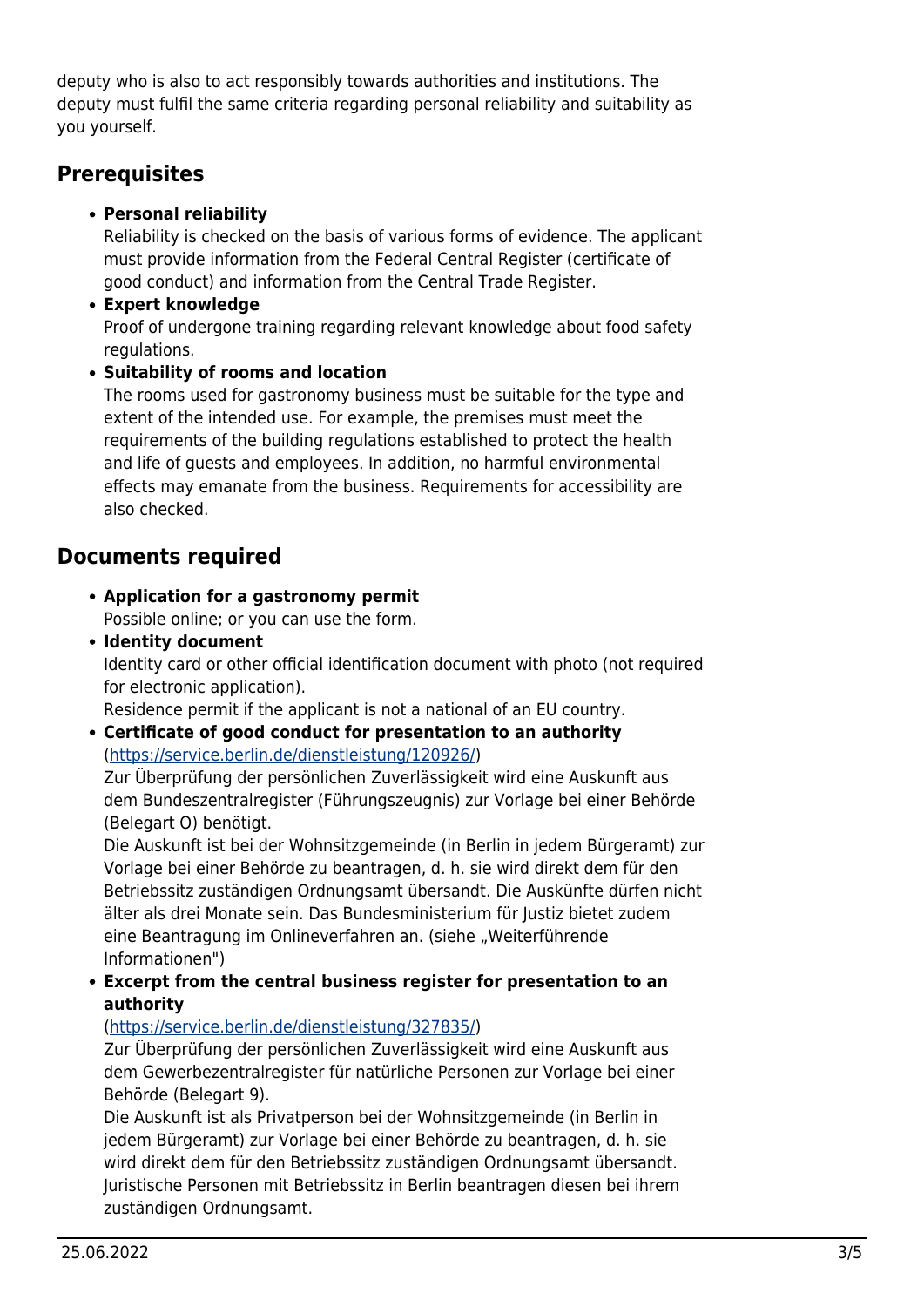Die Auskünfte dürfen nicht älter als drei Monate sein. Das Bundesministerium für Justiz bietet zudem eine Beantragung im Onlineverfahren an. (siehe "Weiterführende Informationen")

**Training course for the gastronomic business pursuant to § 4 of the Gastronomy Act (Gaststtättengesetz - GastG)**

([https://service.berlin.de/dienstleistung/330174/en/\)](https://service.berlin.de/dienstleistung/330174/en/) Certificate from a Chamber of Commerce and Industry (Industrie- und Handelskammer, or IHK) for participation in a training course for the

gastronomic business or a similar qualification (to be confirmed by the IHK). **Purchasing or rental contract**

- To prove that you have the actual power of disposal over the business premises.
- **Ground plan**

Floor plan of the premises intended for operation of the restaurant and staff areas (ideally on a 1:100 scale).

**Up-to-date excerpt from the Trade Register** ([https://www.handelsregister.de/rp\\_web/welcome.do;jsessionid=2A22D37A1](https://www.handelsregister.de/rp_web/welcome.do;jsessionid=2A22D37A1C112D6FB89E72AAA6F66A80-n1.tc032n01) [C112D6FB89E72AAA6F66A80-n1.tc032n01](https://www.handelsregister.de/rp_web/welcome.do;jsessionid=2A22D37A1C112D6FB89E72AAA6F66A80-n1.tc032n01))

Registered companies are required to submit an up to date excerpt from the Trade Register when applying. Legal entities that are in the process of being established (GmbH, AG) are required to submit their partnership agreement or statutes.

### <span id="page-3-0"></span>**Forms**

**Application for a gastronomy permit** ([https://www.berlin.de/formularverzeichnis/?formular=/ordnungsamt/stehend](https://www.berlin.de/formularverzeichnis/?formular=/ordnungsamt/stehendes-gewerbe/_assets/mdb-f127280-wi500_gaststaettenantrag.pdf) [es-gewerbe/\\_assets/mdb-f127280-wi500\\_gaststaettenantrag.pdf\)](https://www.berlin.de/formularverzeichnis/?formular=/ordnungsamt/stehendes-gewerbe/_assets/mdb-f127280-wi500_gaststaettenantrag.pdf)

## <span id="page-3-1"></span>**Fees**

EUR 100.00 to EUR 1,500.00 depending on effort

## <span id="page-3-2"></span>**Legal basis**

- **Gastronomy Act (Gaststättengesetz GastG) § 2 permit** ([https://www.gesetze-im-internet.de/gastg/\\_\\_2.html\)](https://www.gesetze-im-internet.de/gastg/__2.html)
- **Gastronomy Act (Gaststättengesetz GastG) § 4 reasons for refusal** ([https://www.gesetze-im-internet.de/gastg/\\_\\_4.html\)](https://www.gesetze-im-internet.de/gastg/__4.html)
- **Berlin Gastronomic Business Regulation (Gaststättenverordnung Berlin - GastV)** ([https://gesetze.berlin.de/jportal/?quelle=jlink&query=GastV+BE&psml=bsbe](https://gesetze.berlin.de/jportal/?quelle=jlink&query=GastV+BE&psml=bsbeprod.psml&max=true&aiz=true) [prod.psml&max=true&aiz=true\)](https://gesetze.berlin.de/jportal/?quelle=jlink&query=GastV+BE&psml=bsbeprod.psml&max=true&aiz=true)
- **Schedule of Administrative Fees (Verwaltungsgebührenordnung (VGebO))**

([https://gesetze.berlin.de/perma?d=jlr-VwGebOBE2009V11Anlage\)](https://gesetze.berlin.de/perma?d=jlr-VwGebOBE2009V11Anlage)

# <span id="page-3-3"></span>**Average time to process request**

approx. 3 to 5 weeks